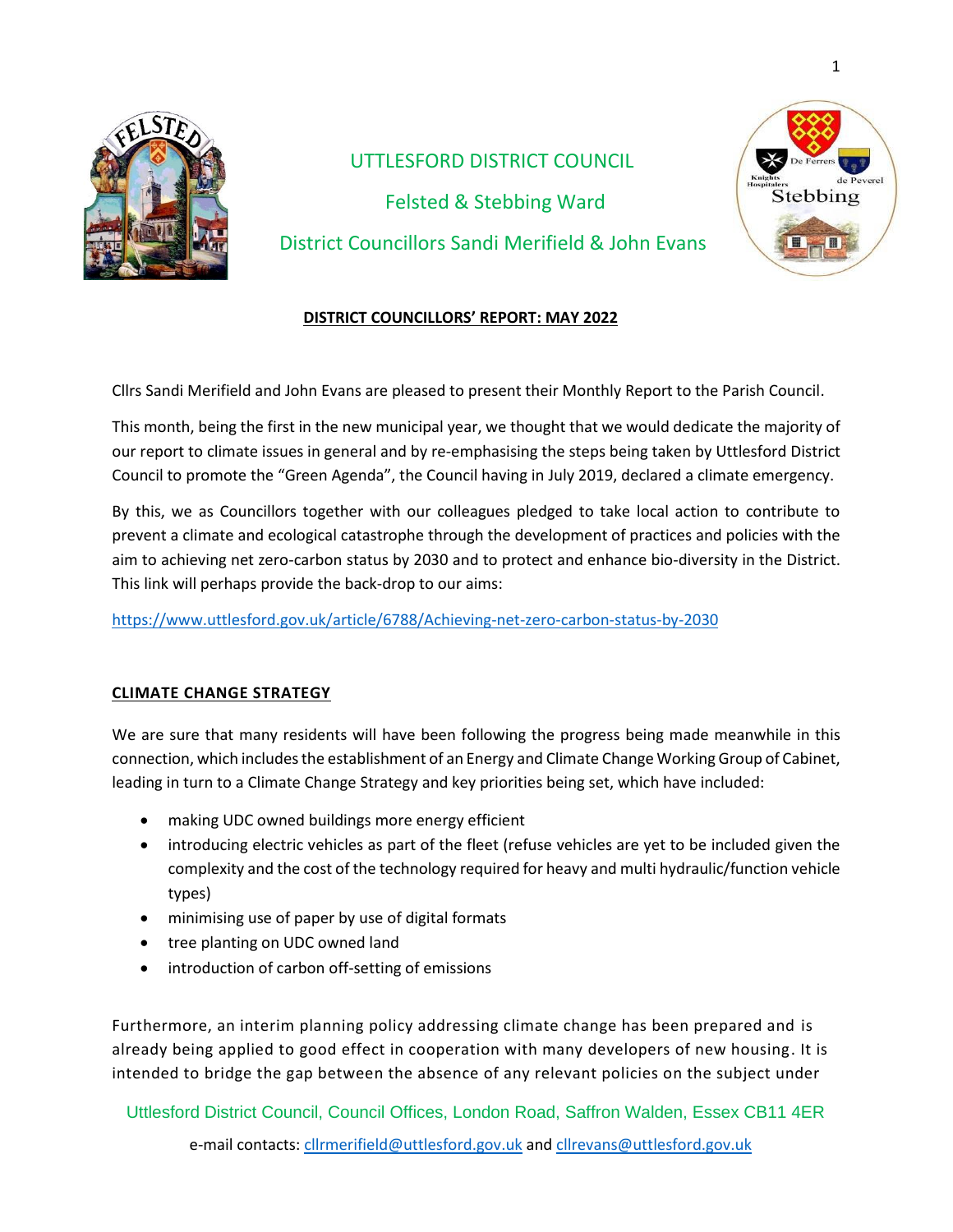the 2005 Local Plan and those which will emerge in the new Local Plan. This is a worthwhile document and is we feel a "good read" for all concerned including especially members of your Planning sub-committee. It was prepared with substantial support from the Essex Climate Change Commission:

# **[https://www.uttlesford.gov.uk/media/10714/interim-climate-change](https://www.uttlesford.gov.uk/media/10714/interim-climate-change-policy/pdf/Interim_Climate_Change_Planning_Policy_01.03.21_PDFA1.pdf?m=637502093891130000)[policy/pdf/Interim\\_Climate\\_Change\\_Planning\\_Policy\\_01.03.21\\_PDFA1.pdf?m=6375020938911](https://www.uttlesford.gov.uk/media/10714/interim-climate-change-policy/pdf/Interim_Climate_Change_Planning_Policy_01.03.21_PDFA1.pdf?m=637502093891130000) [30000](https://www.uttlesford.gov.uk/media/10714/interim-climate-change-policy/pdf/Interim_Climate_Change_Planning_Policy_01.03.21_PDFA1.pdf?m=637502093891130000)**

Meanwhile there is also support available for parishes and community groups in Uttlesford that want themselves to address the climate emergency and an event has been organised on 4 May 2022, whose details are available to your Clerk, the outline of which is to describe community energy project work including:

- The support available to parishes and community groups in Uttlesford
- How local communities can develop their own projects
- Help available for setting up a community energy project
- Using the latest tools to identify projects
- Emerging 'smart local energy system' technologies
- New finance models that enable installation of systems at no upfront costs to local residents and business

A link to registration for the remote (by TEAMS) seminar is available via:

[Helping Uttlesford parishes take Climate action: energy and housing Tickets, Wed 4 May 2022 at 11:00 |](https://www.eventbrite.co.uk/e/helping-uttlesford-parishes-take-climate-action-energy-and-housing-tickets-310333705467?utm-campaign=social%2Cemail&utm-content=attendeeshare&utm-medium=discovery&utm-source=strongmail&utm-term=listing)  [Eventbrite](https://www.eventbrite.co.uk/e/helping-uttlesford-parishes-take-climate-action-energy-and-housing-tickets-310333705467?utm-campaign=social%2Cemail&utm-content=attendeeshare&utm-medium=discovery&utm-source=strongmail&utm-term=listing)

# **CARBON FOOTPRINT**

It might be helpful to review what might be the carbon footprint of a given community and there is a tool which works for parishes, wards as well of course as for district councils and other larger local authorities. It draws on more than 30 data sets to estimate the total amount of greenhouse gases produced by our ordinary daily activities and might help to identify where the best results might be obtained in tackling these issues in tackling the climate emergency. This tool which was produced by researchers at the Centre for Sustainable Energy and Exeter University is easy to input and we recommend an early review:

## [www.impact-tool.org.uk](http://www.impact-tool.org.uk/)

It includes data for carbon produced by a wide variety of activities and while it takes some time to appreciate its content, it will we think be a worthwhile exercise in coming to understand what makes up the carbon contributors at a very local level. An entry for a given parish can be made easily and it was interesting to us to note the differences shown even between one parish and another (in our own cases, comparing Felsted with Stebbing). With a greater awareness of this topic, steps can be taken to educate further and prepare the community as to the significance of this topic for the current generation and that yet to come.

Uttlesford District Council, Council Offices, London Road, Saffron Walden, Essex CB11 4ER

e-mail contacts[: cllrmerifield@uttlesford.gov.uk](mailto:cllrmerifield@uttlesford.gov.uk) an[d cllrevans@uttlesford.gov.uk](mailto:cllrevans@uttlesford.gov.uk)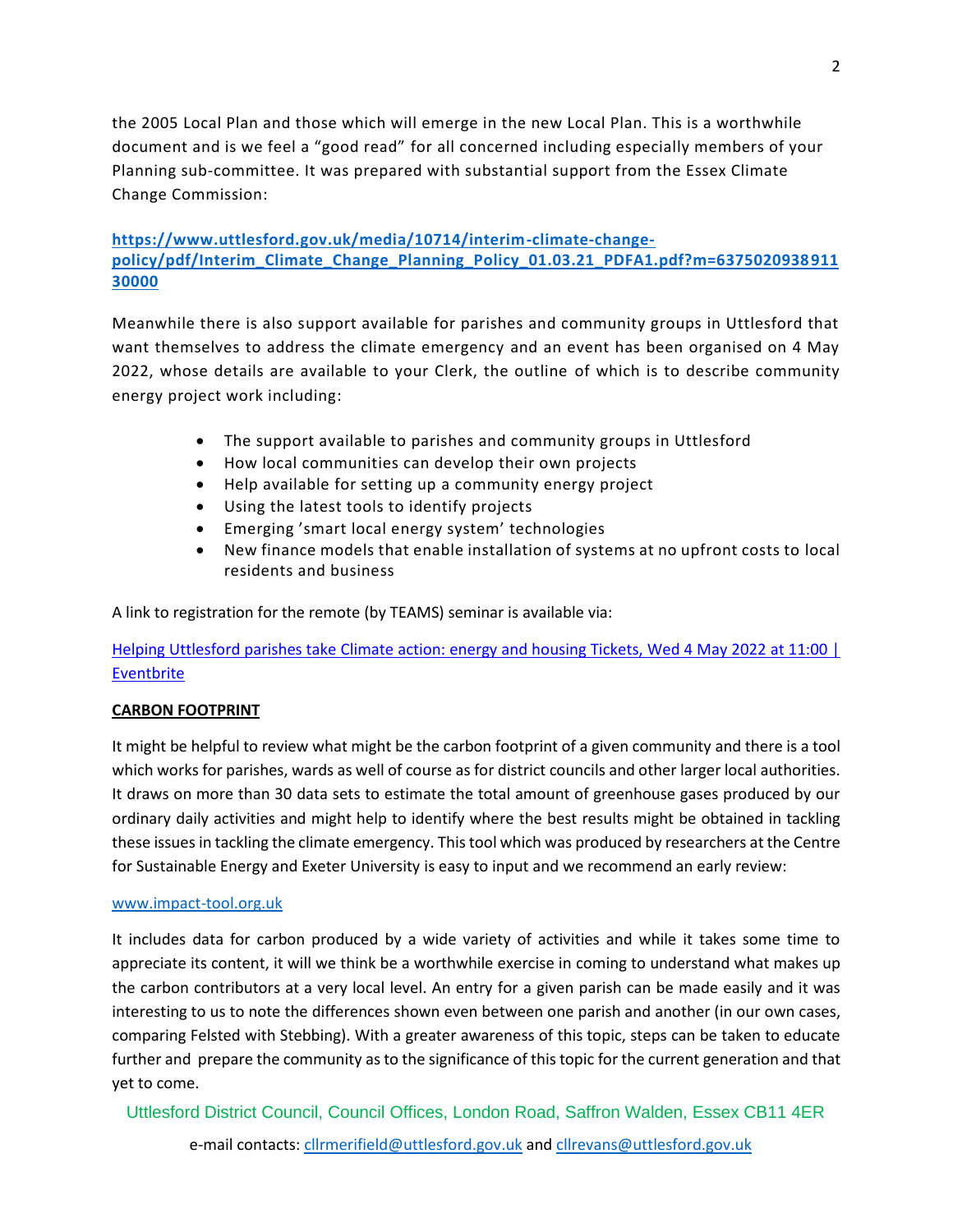#### **BIOVIVERSITY – NET GAIN**

There are two pieces of recent legislation which bear upon this subject which are of importance and considerable interest, namely the Environment Act 2021 and the Agriculture Act 2021. Both will lead to regulations and detailed policy making, but provide for the following obligations, target setting and detailed reforms in the following areas:

## Environment Act

- Air quality
- Biodiversity
- Resource efficiency and waste management

This will lead to a significant change, since from late 2023, all planning permissions will have to deliver a **10%** biodiversity net gain.

## Agriculture Act

• Environmental Land Management Scheme ("ELMS")

This three tier programme is intended (among other maters) to replace the EU Common Agricultural Policy and reward sustainable methods of farming, leading to the restoration of some 300,000 ha to natural habitats by 2042, ie by means of taking some land out of production. As there are some 9 million ha under agricultural production presently, this might be thought not to be a huge proportion but in some quarters, it is believed that "greening" agriculture without adequate subsidy protection will increase food prices and/or push production off-shore to nations with lesser production and/or welfare standards, which to many would likely be regarded as unacceptable.

It might be reasonably be thought what are these national legislative changes and policies to do with us as district and parish councillors?

However, national policy (NPPF 2019 paragraphs 170(d), 174(b) and 175(d)) already provides that planning policy should provide biodiversity net gains where possible and reference to it is also to be found in design principles and a biodiversity metric is available to provide developers and other interested parties with a means of assessing changes in biodiversity value and loss brought about by development or changes in land management. This may be of particular interest again to residents interested in this field and also your own planning sub-committee members when reviewing planning applications.

We think that this article written by the Planning Advisory Service will be of general interest as it takes the reader into a description of the changes in this area lying ahead, both in text form and also by way of links to relevant visual presentations:

Biodiversity net gain – [why bother? | first magazine for councillors \(lgafirst.co.uk\)](https://www.lgafirst.co.uk/features/biodiversity-net-gain-why-bother/)

 Uttlesford District Council, Council Offices, London Road, Saffron Walden, Essex CB11 4ER e-mail contacts[: cllrmerifield@uttlesford.gov.uk](mailto:cllrmerifield@uttlesford.gov.uk) an[d cllrevans@uttlesford.gov.uk](mailto:cllrevans@uttlesford.gov.uk)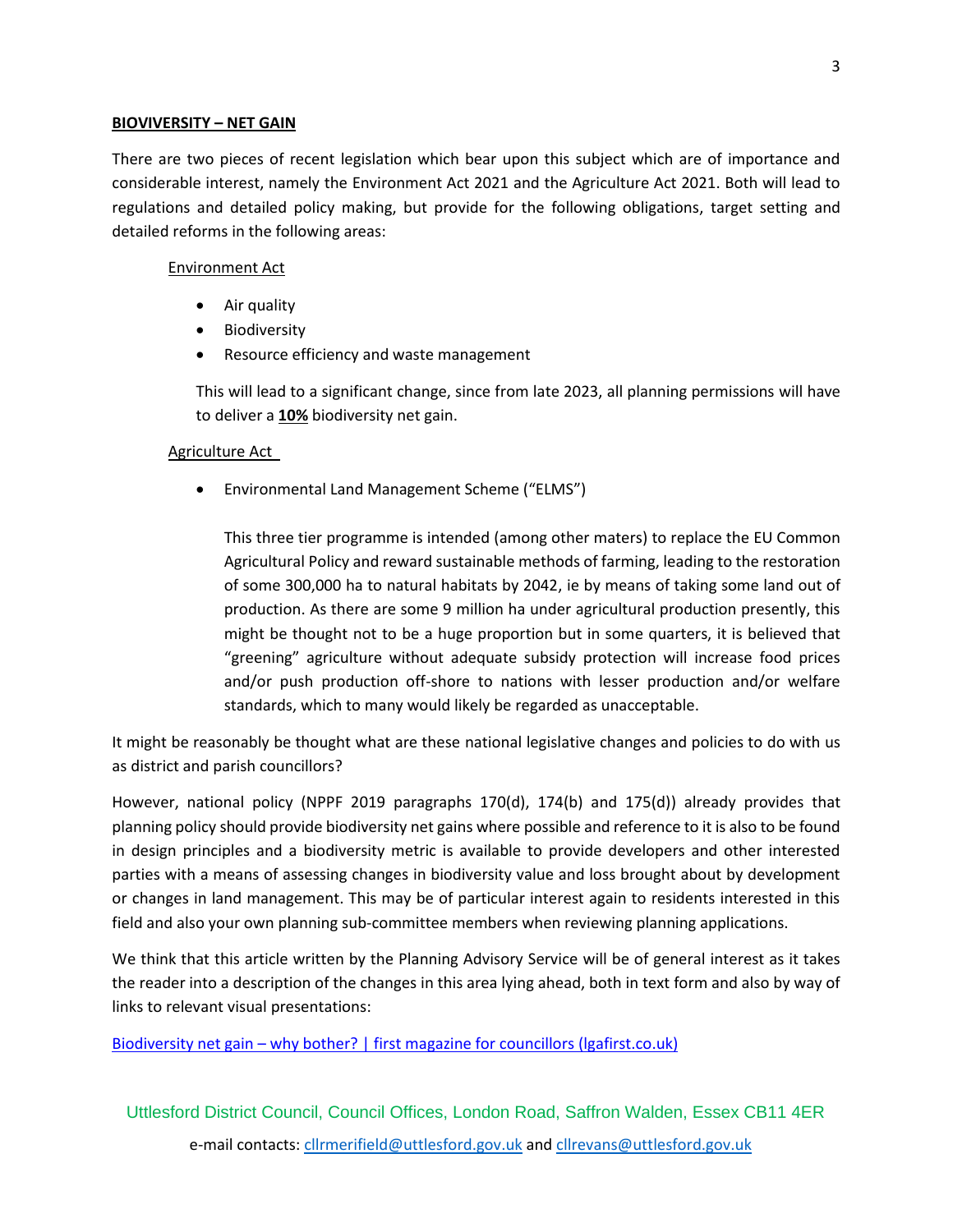#### **ENERGY GREEN STRATEGY**

While the proposals do **not** directly affect our ward nor Uttlesford generally, they do affect Braintree District and as they are reasonably proximate to our boundary, it might be of interest to know that National Grid Electricity Transmission (National Grid) intends to carry out pre-application consultations in summer 2022 on proposals to provide additional network capability in East Anglia. National Grid needs to build an additional (new) 400 kV electricity transmission line between existing substations in Norwich in the north to Tilbury in the south and a new substation to connect new offshore wind close to the coast. Currently, (please excuse the pun!) there is 4,100 MW of existing generation in East Anglia but by the end of the decade, with new nuclear, offshore wind and interconnectors becoming on stream, that is set to rise to approaching 25,000 MW – far exceeding the capability of the existing network.

To secure more energy supplies from renewable sources and move towards net zero by 2050, Network Grid needs to build a new 400 kV electricity transmission line between existing substations in Norwich in the North to Tilbury in the south and a new substation to connect new offshore wind close to the coast. The swathe of land potentially affected in our general area is that to the SE of Great Notley and south of Great Leighs. Consultation on the programme will be open until 16 June 2022. More information is to be found here:

[https://www.nationalgrid.com/electricity-transmission/network-and-infrastructure/infrastructure](https://www.nationalgrid.com/electricity-transmission/network-and-infrastructure/infrastructure-projects/east-anglia-green)[projects/east-anglia-green](https://www.nationalgrid.com/electricity-transmission/network-and-infrastructure/infrastructure-projects/east-anglia-green)

and

## <https://eastangliagreen.participatr.io/index.php?contentid=27>

#### **AIRSPACE AND ROUTEING EX STANSTED AIRPORT**

We have previously reported on work being undertaken by the Civil Aviation Authority for a permanent change to the airspace design because Stansted Airport wishes to modernise airspace arrangements for aircraft operating to and from the Airport at altitudes of 7,000 feet and below. In 2017, London Stansted introduced performance based navigation to two existing departure routes and as a result, one of which affects Stebbing (routes pass directly over the centre of the village) and Felsted (routes pass over the eastern part of th parish). The Airport now seeks to make further use of new technologies so that they say "the operational efficiency and environmental benefits that modern aircraft offer can now be fully realised".

There are **51** (!) documents loaded onto the CAA's portal dealing with the current stage of consultation so there is a considerable amount of material to digest which we have only just commenced and it might be found here:

Uttlesford District Council, Council Offices, London Road, Saffron Walden, Essex CB11 4ER

e-mail contacts[: cllrmerifield@uttlesford.gov.uk](mailto:cllrmerifield@uttlesford.gov.uk) an[d cllrevans@uttlesford.gov.uk](mailto:cllrevans@uttlesford.gov.uk)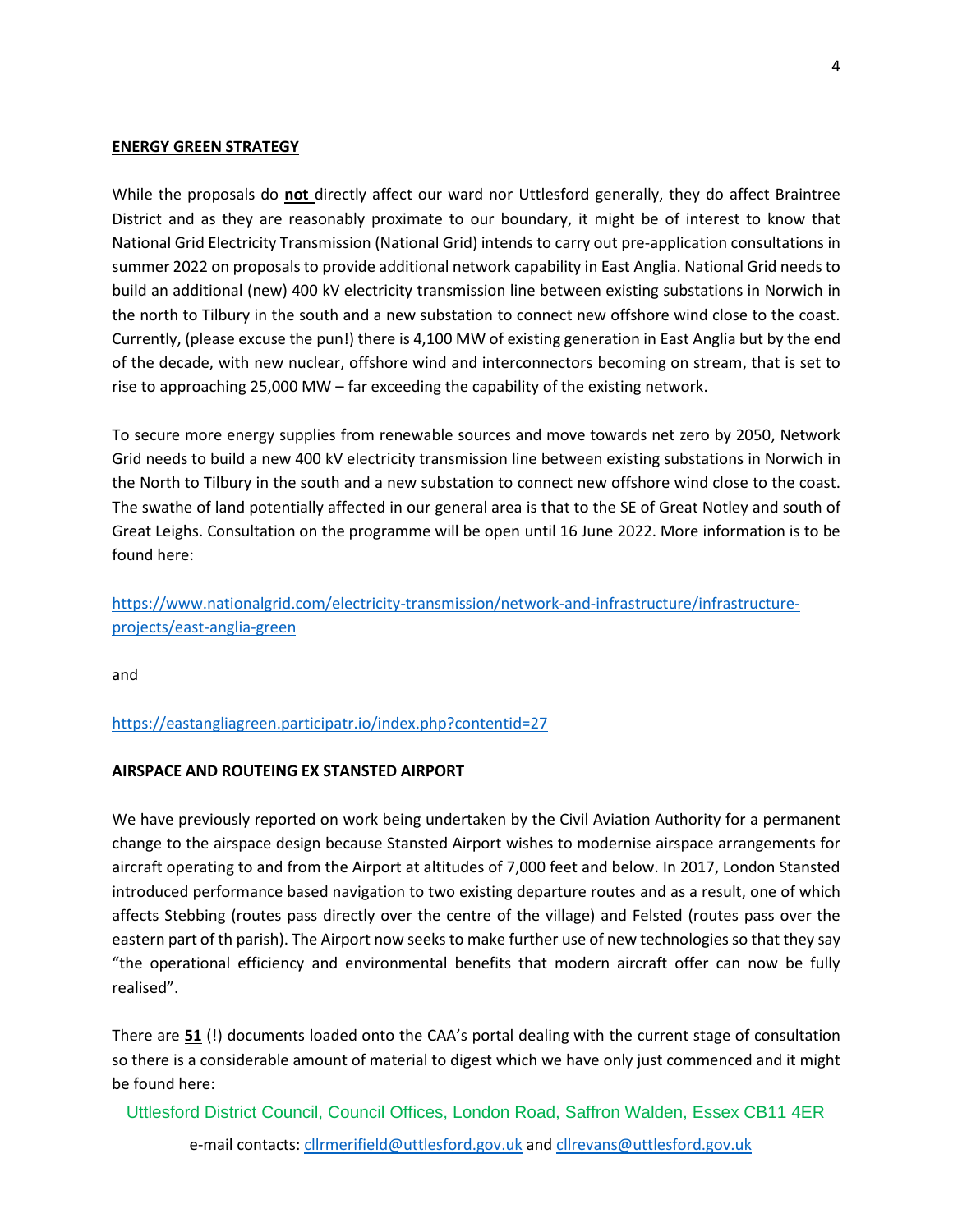#### <https://airspacechange.caa.co.uk/documents/download/4390>

and

#### <https://airspacechange.caa.co.uk/documents/download/4298>

The options contained in these documents at pp 173 onwards of the Appraisals Report and pp 289 and pp 311 of the Design Options Report as they affect Stebbing and Felsted might be examined more closely. The preferred options seem to continue to overfly a considerable number of residents in our wards but we shall seek to obtain more detailed mapping so as to express a final view on the matter. We shall study these documents further but any observations which you might have meanwhile would be appreciated as we propose to make further representations on the next consultation stage ourselves.

John participated during 2021 in both virtual and physical meetings with MAG/Stansted airport concerning this subject and one of the submissions made by him was to the effect that routeing should take into account not only the number of dwellings/residents affected by any revised route(s) but also the number of heritage assets which almost universally are not insulated against sound incursion, since double glazing in such properties is not permitted to be installed.

Finally, on the subject of "aircraft overhead", we are also looking to further our concept work at Uttlesford, jointly with Cllr Foley in his capacity as Chair of the relevant forum and as County Councillor, on seeking a ban on night flights ex Stansted.

#### **PLANNING AND THE LOCAL PLAN**

Work by the officers and of course the Local Plan Leadership Group ("LPLG") continues still and "spatial options" (ie the location of the most suitable and sustainable places for future development district wide) between now and 2040 is being worked up prior to the public consultation under Regulation 18 being opened later in the Summer. We shall provide you with an update as to this as we are able.

As we reported last month, the proposed reforms to the planning system (upon which the Government originally consulted in August-November 2020 and to which UDC contributed detailed responses) will be included in the Queen's Speech on **10 May** and it will be interesting to see whether or not the Government's demand for extra housing of 300,000 pa across the country (which leads to the housing requirement for Uttlesford of **701 dwellings pa** in its draft Local Plan) will be watered down or remain extant.

If such large housing requirement, based on the Government's algorithmic approach persists, quite apart from a large community (or communities) being necessary in order to meet these housing supply numbers and the provision of needed infrastructure, especially schools and roads, it will be necessary for additional

Uttlesford District Council, Council Offices, London Road, Saffron Walden, Essex CB11 4ER

e-mail contacts[: cllrmerifield@uttlesford.gov.uk](mailto:cllrmerifield@uttlesford.gov.uk) an[d cllrevans@uttlesford.gov.uk](mailto:cllrevans@uttlesford.gov.uk)